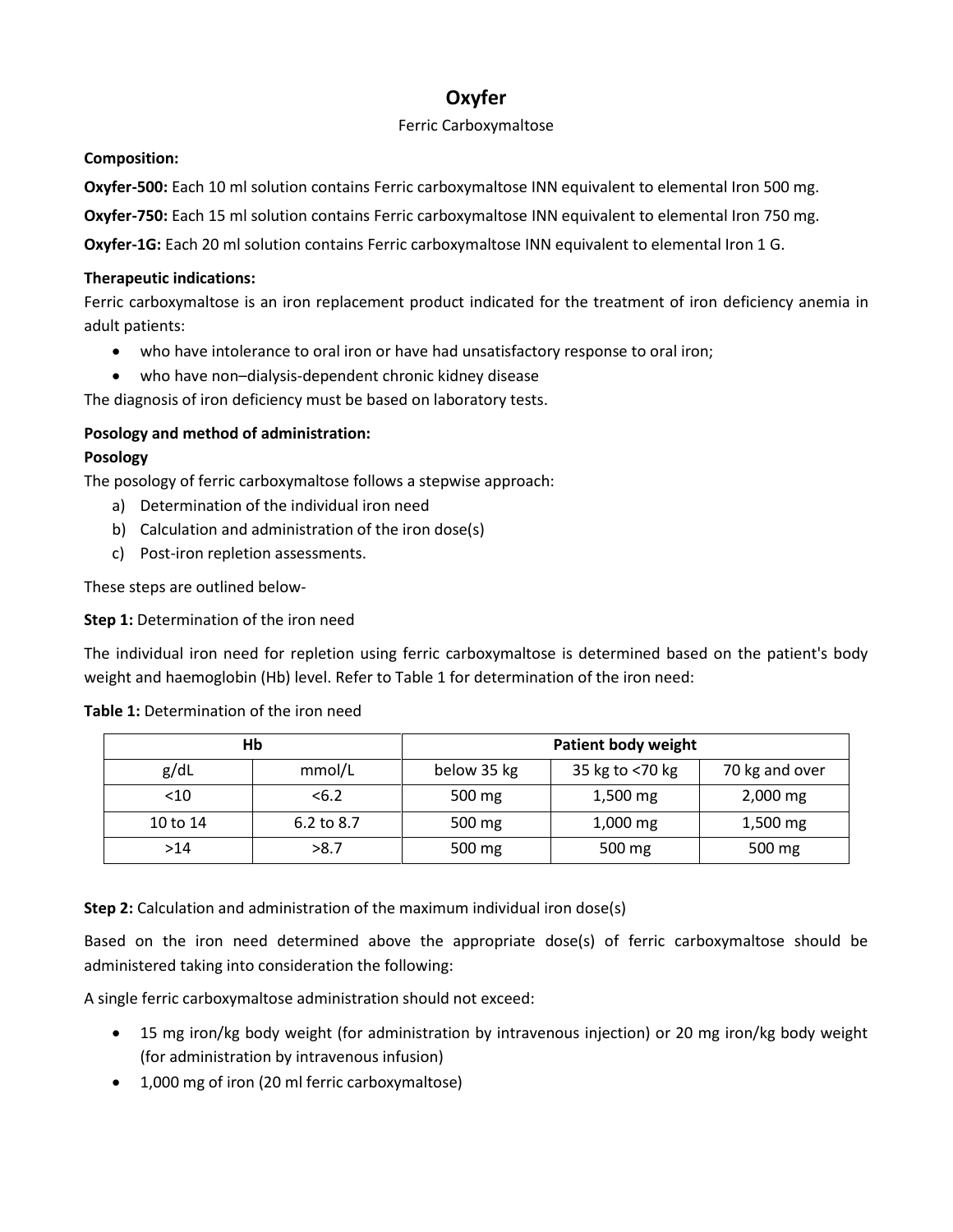The maximum recommended cumulative dose of ferric carboxymaltose is 1,000 mg of iron (20 ml ferric carboxymaltose) per week.

**Step 3:** Post-iron repletion assessments

Re-assessment should be performed by the clinician based on the individual patient's condition. The Hb level should be re-assessed no earlier than 4 weeks post final ferric carboxymaltose administration to allow adequate time for erythropoiesis and iron utilization. In the event the patient requires further iron repletion, the iron need should be recalculated using Table 1 above.

Special Population –

- a. Patients with haemodialysis-dependent chronic kidney disease: A single maximum daily injection dose of 200 mg iron should not be exceeded in haemodialysis-dependent chronic kidney disease patients.
- b. Paediatric population: The use of ferric carboxymaltose has not been studied in children, and therefore is not recommended in children under 14 years.

### **Method of administration:**

Ferric carboxymaltose must only be administered by the intravenous route:

- by injection or
- by infusion or
- during a haemodialysis session undiluted directly into the venous limb of the dialyzer.

Ferric carboxymaltose must not be administered by the subcutaneous or intramuscular route.

#### **a) Intravenous injection**

Ferric carboxymaltose may be administered by intravenous injection using undiluted solution. The maximum single dose is 15 mg iron/kg body weight but should not exceed 1,000 mg iron. The administration rates are as shown in Table 2:

| $M = 1, \ldots, n$ and $\blacksquare$ |                                                                                        | <b>Advised Sections</b> |
|---------------------------------------|----------------------------------------------------------------------------------------|-------------------------|
|                                       | <b>Table 2:</b> A limitation rates for intraverious injection or reflic carboxymattose |                         |

**Table 2:** Administration rates for intravenous injection of Ferric carboxymaltose

| <b>Volume of Ferric</b><br>Carboxymaltose required |    | <b>Equivalent iron dose</b> |      |    | <b>Administration rate/Minimum</b><br>administration time |                            |
|----------------------------------------------------|----|-----------------------------|------|----|-----------------------------------------------------------|----------------------------|
|                                                    | to | 4 ml                        | 100  | to | 200 mg                                                    | No minimal prescribed time |
| >4                                                 | to | $10 \mathrm{m}$             | >200 | to | 500 mg                                                    | 100 mg iron $/$ min        |
| $>10$                                              | to | $20 \mathrm{ml}$            | >500 | to | $1,000 \, \text{mg}$                                      | 15 minutes                 |

# **b) Intravenous infusion**

Ferric carboxymaltose may be administered by intravenous infusion, in which case it must be diluted. The maximum single dose is 20 mg iron/kg body weight, but should not exceed 1,000 mg iron.

For infusion, ferric carboxymaltose must only be diluted in sterile 0.9% sodium chloride solution as shown in Table 3. Note: for stability reasons, ferric carboxymaltose should not be diluted to concentrations less than 2 mg iron/ml (not including the volume of the ferric carboxymaltose solution).

**Table 3:** Dilution plan of Ferric carboxymaltose for intravenous infusion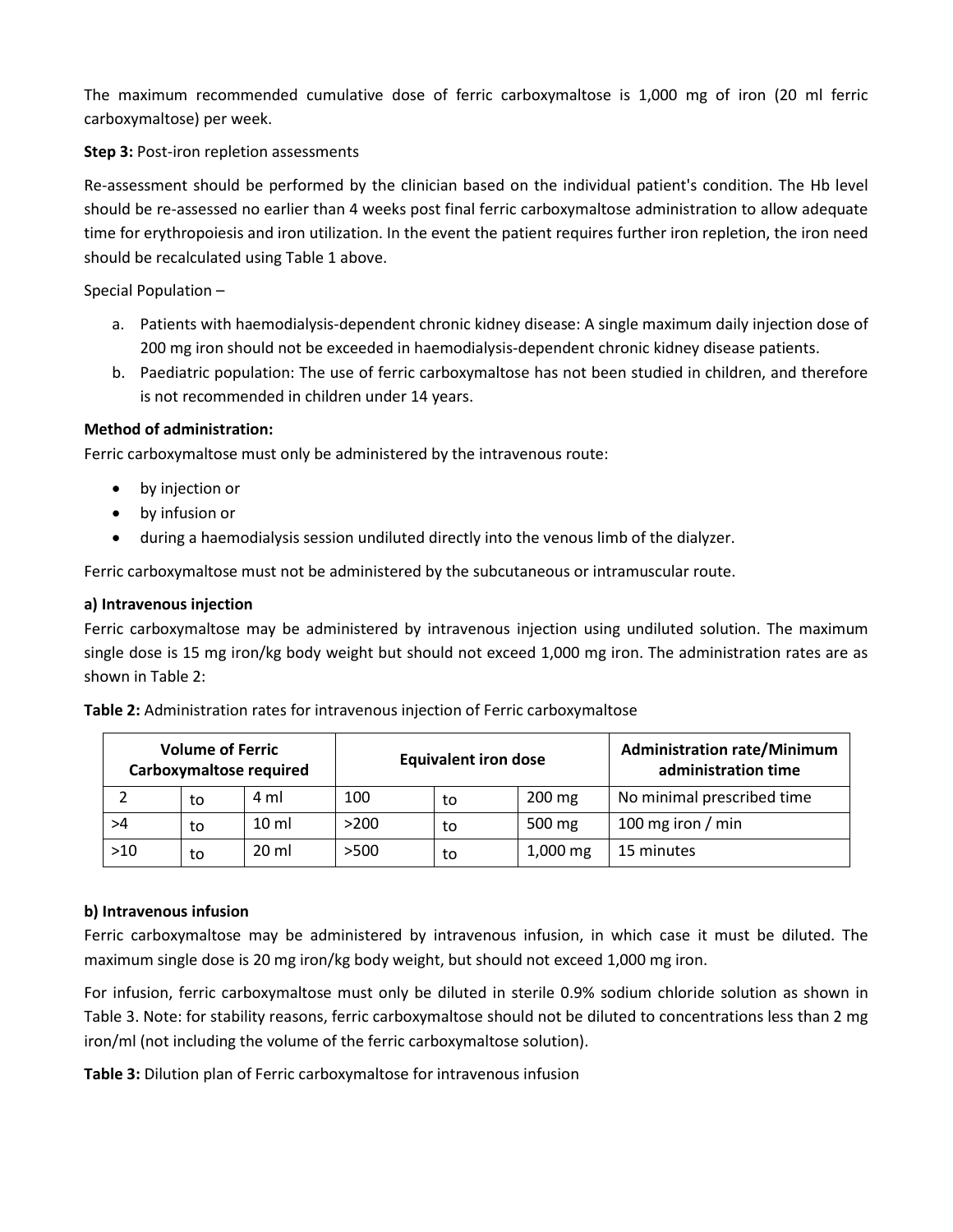| <b>Volume of Ferric</b><br>Carboxymaltose<br>required |    | Equivalent<br>iron dose |      |    | <b>Maximum amount of</b><br>sterile 0.9% sodium<br>chloride solution | <b>Minimum</b><br><b>Administration</b><br>time |                          |
|-------------------------------------------------------|----|-------------------------|------|----|----------------------------------------------------------------------|-------------------------------------------------|--------------------------|
|                                                       | to | 4 ml                    | 100  | to | 200 mg                                                               | 50 ml                                           | $\overline{\phantom{0}}$ |
| >4                                                    | to | $10 \mathrm{m}$         | >200 | to | 500 mg                                                               | 100 ml                                          | 6 minutes                |
| $>10$                                                 | to | 20 ml                   | >500 | to | $1,000 \, \text{mg}$                                                 | 250 ml                                          | 15 minutes               |

# **Contraindications:**

The use of ferric carboxymaltose is contraindicated in cases of-

- hypersensitivity to the active substance, to ferric carboxymaltose or any of its excipients.
- known serious hypersensitivity to other parenteral iron products.
- anaemia not attributed to iron deficiency, e.g. other microcytic anaemia.
- evidence of iron overload or disturbances in the utilization of iron.

#### Special precautions for disposal and other handling

- Inspect vial visually for sediment and damage before use. Use only those containing sediment-free, homogeneous solution.
- Each vials of ferric carboxymaltose is intended for single use only. Any unused product or waste material should be disposed of in accordance with local requirements.
- Ferric carboxymaltose must only be mixed with sterile 0.9% sodium chloride solution. No other intravenous dilution solutions and therapeutic agents should be used, as there is the potential for recipitation and/or interaction.

#### **Adverse reactions:**

The most common adverse reactions (≥2%) are nausea, hypertension, flushing, hypophosphatemia, and dizziness.

#### **Fertility, pregnancy and lactation:**

#### **Pregnancy:**

**Pregnancy category**: C. There are no adequate and well-controlled trials of ferric carboxymaltose in pregnant women. A careful benefit/risk evaluation is required before use during pregnancy and ferric carboxymaltose should not be used during pregnancy unless clearly necessary.

#### **Breast-feeding:**

Clinical studies showed that transfer of iron from ferric carboxymaltose to human milk was negligible  $(\leq 1\%)$ . Based on limited data on breast-feeding women it is unlikely that ferric carboxymaltose represents a risk to the breast-fed child.

#### **Fertility:**

There are no data on the effect of ferric carboxymaltose on human fertility. Fertility was unaffected following ferric carboxymaltose treatment in animal studies.

#### **Overdose:**

Administration of ferric carboxymaltose in quantities exceeding the amount needed to correct iron deficit at the time of administration may lead to accumulation of iron in storage sites eventually leading to haemosiderosis. Monitoring of iron parameters such as serum ferritin and transferrin saturation may assist in recognizing iron